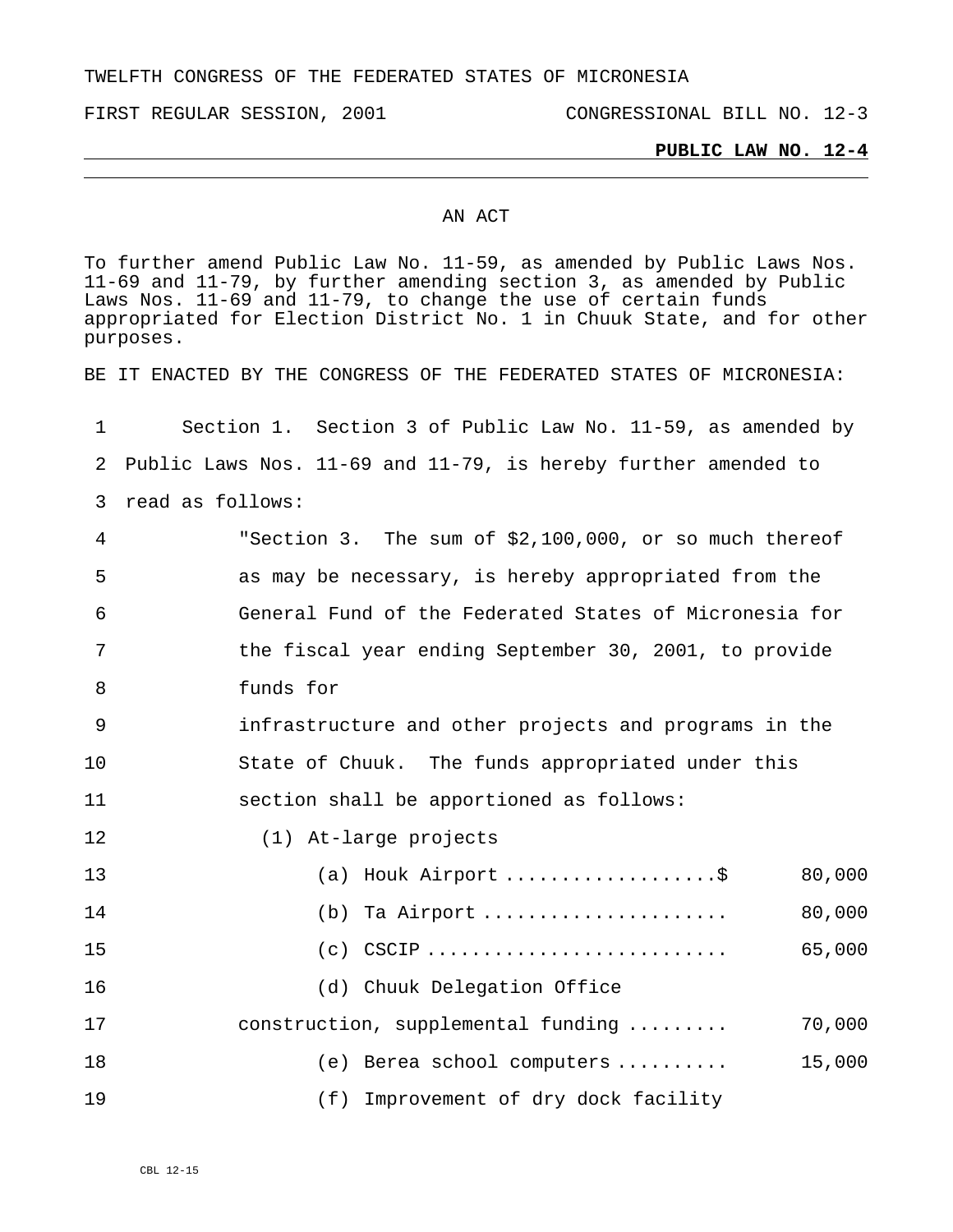| $\mathbf 1$ | in Faichuk                              | 75,000 |
|-------------|-----------------------------------------|--------|
| 2           | (g) Other state-wide programs and       |        |
| 3           |                                         | 25,000 |
| 4           | (2) Election District No. 1             |        |
| 5           | (a)<br>Infrastructure improvement and   |        |
| 6           | development projects                    |        |
| 7           | $(i)$ Housing                           | 55,500 |
| 8           | (ii) Community typhoon shelter          |        |
| 9           | supplemental                            | 44,500 |
| 10          | (b) Small scale fishing grants          |        |
| 11          | $(i)$ Nema                              | 24,320 |
| 12          | $(ii)$ Losap                            | 18,240 |
| 13          | $(iii)$ Piis-Emwar                      | 10,320 |
| 14          | $(iv)$ Namoluk                          | 22,160 |
| 15          | $(v)$ Ettal                             | $-0-$  |
| 16          | $(vi)$ Moch                             | 30,400 |
| 17          | $(vii)$ Kuttu                           | 24,320 |
| 18          |                                         | 18,240 |
| 19          | (ix) Other Mortlocks fishing            |        |
| 20          |                                         | 8,000  |
| 21          | (c) Transportation                      | 26,300 |
| 22          | (d) Piggery development grants          | 4,500  |
| 23          | (e) Local Leadership/National           |        |
| 24          | Government Exposure Program, including  |        |
| 25          | travel for local officials to meet with |        |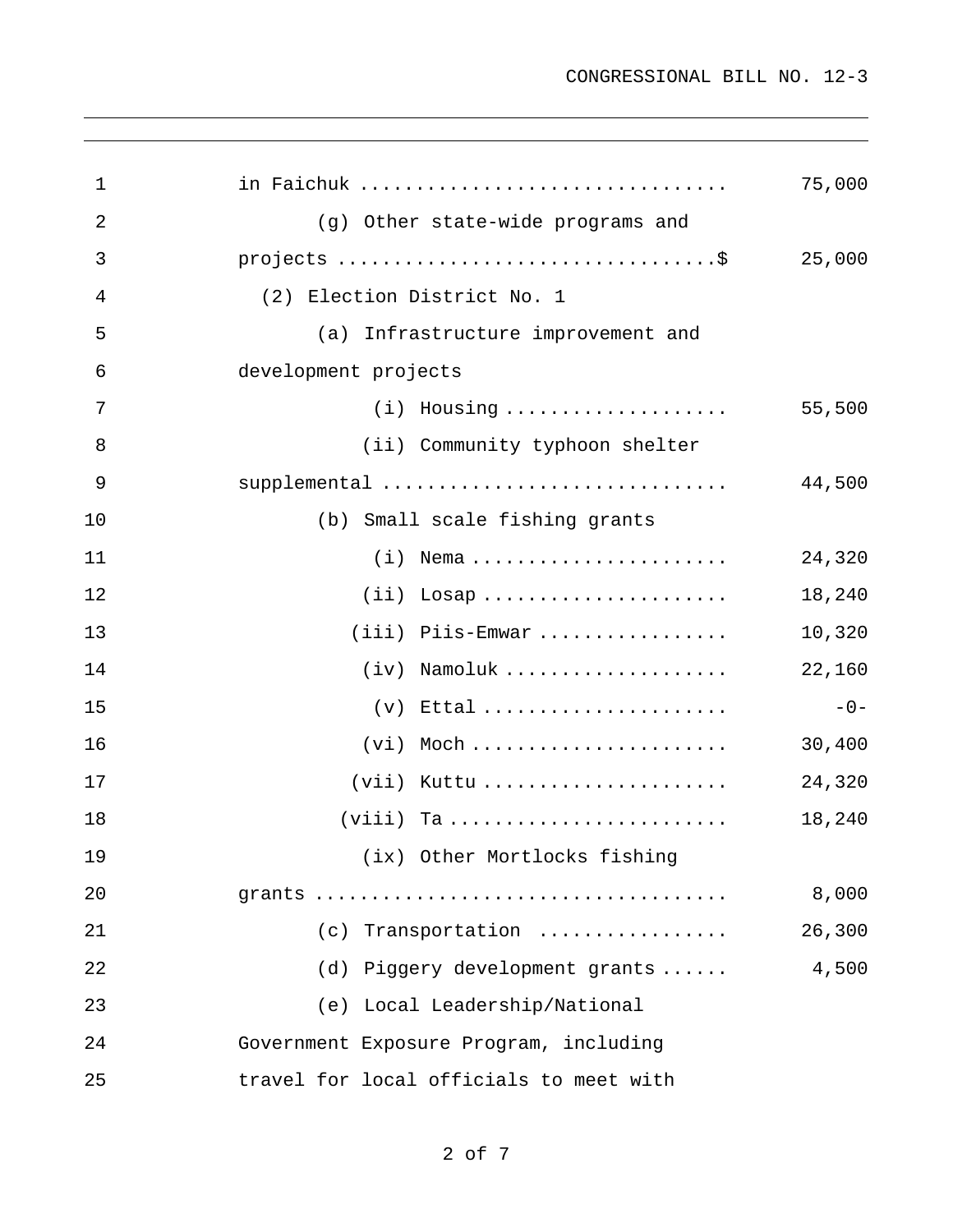CONGRESSIONAL BILL NO. 12-3

| 1  | National Government officials regarding                  |         |
|----|----------------------------------------------------------|---------|
| 2  | local needs or concerns or to observe                    |         |
| 3  | Congress during session \$                               | 26,660  |
| 4  | (f) Sewing development grants                            | 2,540   |
| 5  | (g) Musical instruments contributions                    | 5,000   |
| 6  | (h) Travel for municipal officials                       | 15,000  |
| 7  | (i) Solar power systems                                  | 14,000  |
| 8  | (3) Election District No. 2                              |         |
| 9  | (a) NNDA operations $\ldots \ldots \ldots \ldots \ldots$ | 75,000  |
| 10 | (b) Student assistance grants                            | 15,000  |
| 11 | (c) Social development grants                            | 185,000 |
| 12 | (d) Economic assistance grants                           | 75,000  |
| 13 | (4) Election District No. 3                              |         |
| 14 | (a) Economic and social project grants                   |         |
| 15 |                                                          | 100,000 |
| 16 | $(i)$ Fefan                                              | 100,000 |
| 17 | $(iii)$ Tonoas                                           | 100,000 |
| 18 | $(iv)$ Parem                                             | 25,000  |
| 19 |                                                          | 25,000  |
| 20 | (vi) Southern Namoneas High                              |         |
| 21 | School computers                                         | 10,000  |
| 22 | (b) Holiday program grants                               | 10,000  |
| 23 | (5) Election District No. 4                              |         |
| 24 | (a) Economic and social project                          |         |
| 25 | grants                                                   |         |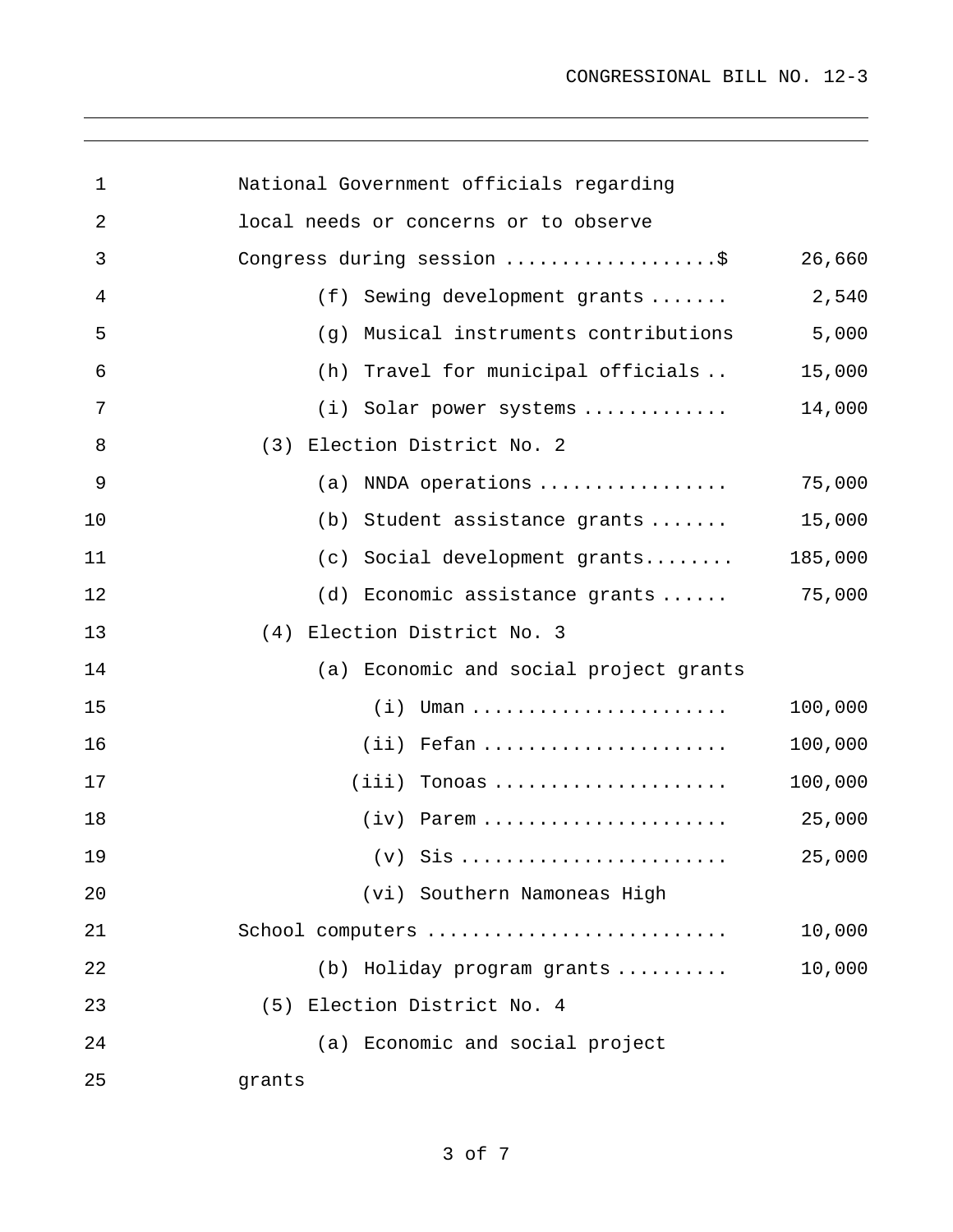| $\mathbf 1$    | $(i)$ Nomunsofo                              | 70,000 |
|----------------|----------------------------------------------|--------|
| $\overline{2}$ | (ii) Polle, Patta & Onelisom\$               | 70,000 |
| 3              | $(iii)$ Tolensom                             | 80,000 |
| 4              | (iv) Replanting project grants               |        |
| 5              | for areas where crop lands have been damaged |        |
| 6              | by sea-level rise or other natural disasters | 40,000 |
| 7              | (v) Student assistance                       |        |
| 8              |                                              | 10,000 |
| 9              | (vi) Operation of Project                    |        |
| 10             | Coordinator Office                           | 30,000 |
| 11             | (vii) Medical transport vehicle              | 15,000 |
| 12             | (viii) Medical transport boat                | 15,000 |
| 13             | (ix) Local Leadership/National               |        |
| 14             | Government Exposure Program, including       |        |
| 15             | travel for local officials to meet with      |        |
| 16             | National Government officials regarding      |        |
| 17             | local needs or concerns or to observe        |        |
| 18             | Congress during session                      | 10,000 |
| 19             | (x) Economic development                     |        |
| 20             | grants for fishing projects and other        |        |
| 21             | small home-based business development        | 30,000 |
| 22             | (6) Election District No. 5                  |        |
| 23             | (a) Hall Islands                             |        |
| 24             | (i) Medical supplies and school              |        |
| 25             | supplies:                                    |        |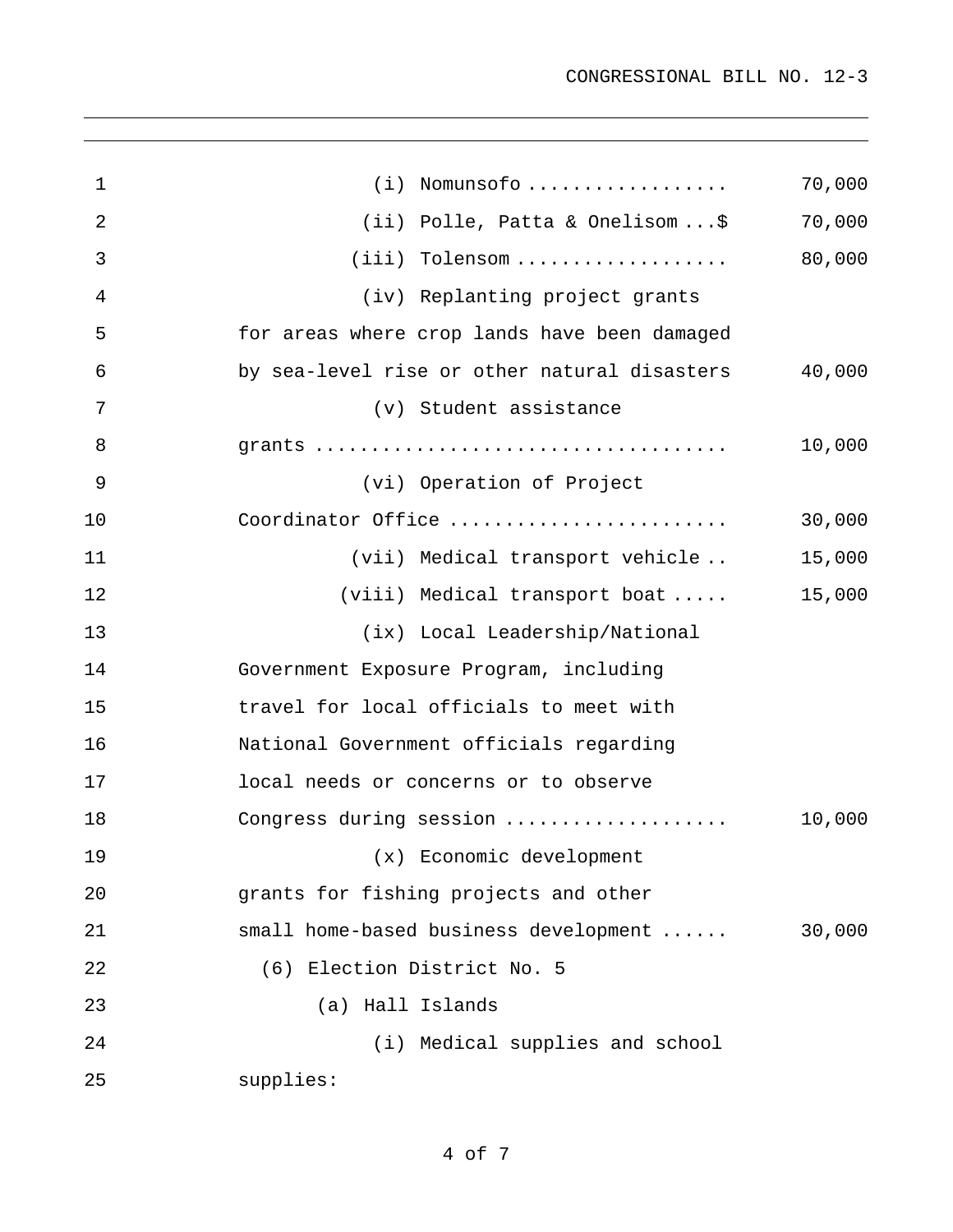| 1              | Murillo<br>a)                            | 8,000  |
|----------------|------------------------------------------|--------|
| $\overline{2}$ | b)                                       | 8,000  |
| 3              | Nomwin<br>$\circ$ )                      | 8,000  |
| 4              | (ii) Fananu medical supplies and         |        |
| 5              | school supplies or operations for Lien   |        |
| 6              |                                          | 8,000  |
| 7              | (iii) Boat with engine for Hall          |        |
| 8              | Islands immunization program             | 8,000  |
| 9              | (iv) Hall Island Project                 |        |
| 10             | Coordinator                              | 13,000 |
| 11             | Weito Islands<br>(b)                     |        |
| 12             | (i) Medical supplies and school          |        |
| 13             | supplies                                 |        |
| 14             | Onoun<br>a)                              | 8,000  |
| 15             | Magur<br>b)                              | 8,000  |
| 16             | Onanu<br>$\circ$ )                       | 8,000  |
| 17             | Onou<br>d)                               | 8,000  |
| 18             | (ii) Weito Islands Project               |        |
| 19             | Coordinator                              | 15,000 |
| 20             | (iii) Lien Piherarh dry dock             |        |
| 21             | and operations:                          |        |
| 22             | a) dry dock expenses for                 |        |
| 23             | the Lien Piherarh                        | 4,000  |
| 24             | b) Lien Piherarh                         |        |
| 25             | operations expense for payroll, PROVIDED |        |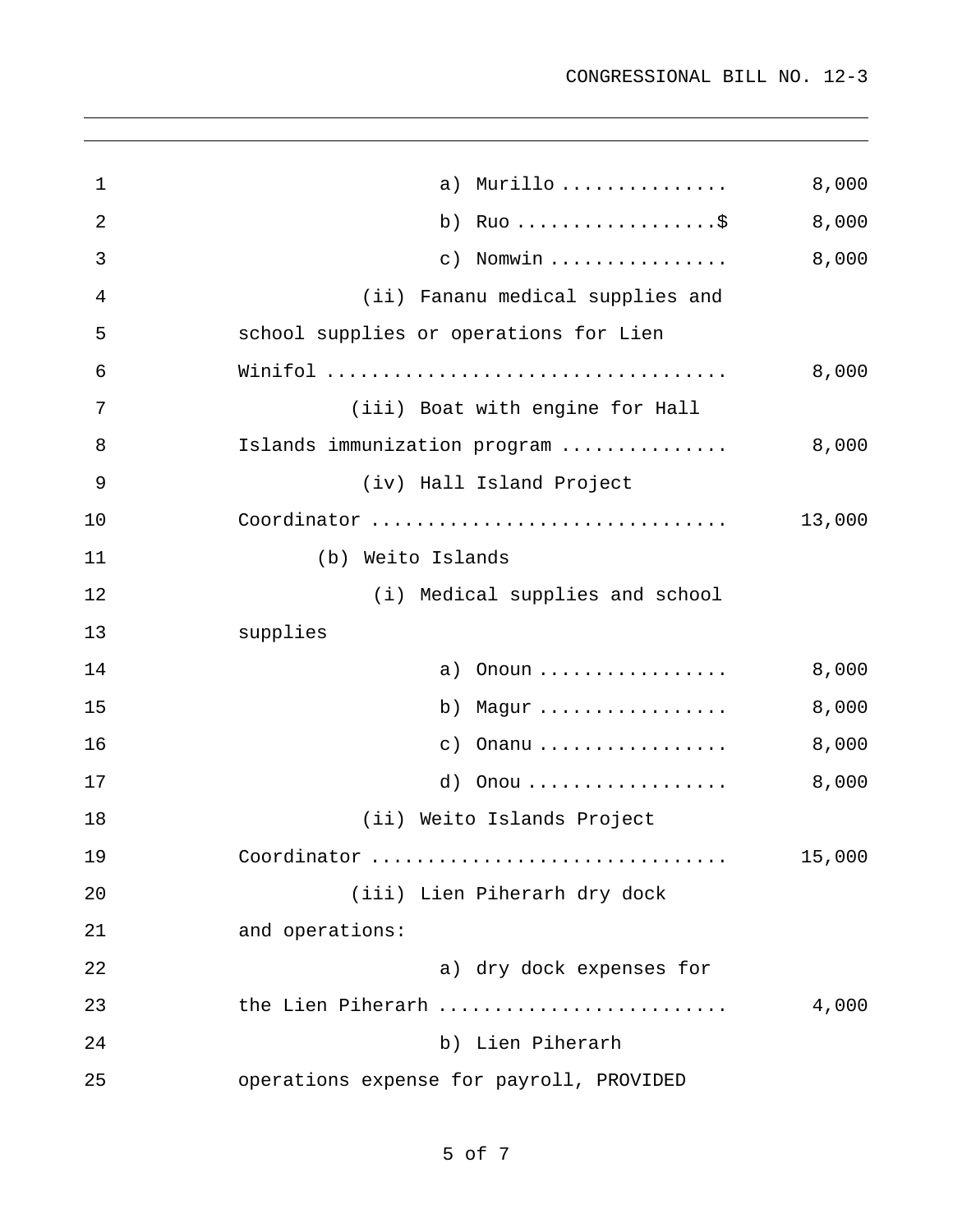```
1 
 2 
 3 
 4 
 5 
 6 
 7 
 8 
 9 
10 
11 
12 
13 
14 
15 
16 
17 
18 
19 
20 
21 
22 
23 
24 
25 
             THAT the employee payroll shall be 
              calculated and certified before transmission 
              to the allottee. The allottee will then 
             transmit the request to the Department of 
             Finance and Administration, which will 
              issue the checks to each employee .........$ 2,000
                                c) Lien Piherarh 
              operations expense for fuel PROVIDED 
             THAT pro-forma fuel invoices shall be 
             provided to the allottee ................... 1,500 
                                d) Lien Piherarh 
              operations expense for provisioning ........ 500 
                      (c) Pattiw Islands 
                          (i) Pollap Fun Metaw (balance 
             due for social security tax payment) ....... 10,000 
                         (ii) Tamatam medical supplies 
              and school supplies or purchase/repair 
             of a municipal vessel ...................... 8,000 
                        (iii) Polowat dispensary site 
             purchase ................................... 8,000 
                         (iv) Houk dispensary and/or 
              airport .................................... 8,000 
                           (v) Pattiw Authority-personnel . 25,000 
                     (d) Other project grants............ 83,000" 
           Section 2. This act shall become law upon approval by the
```